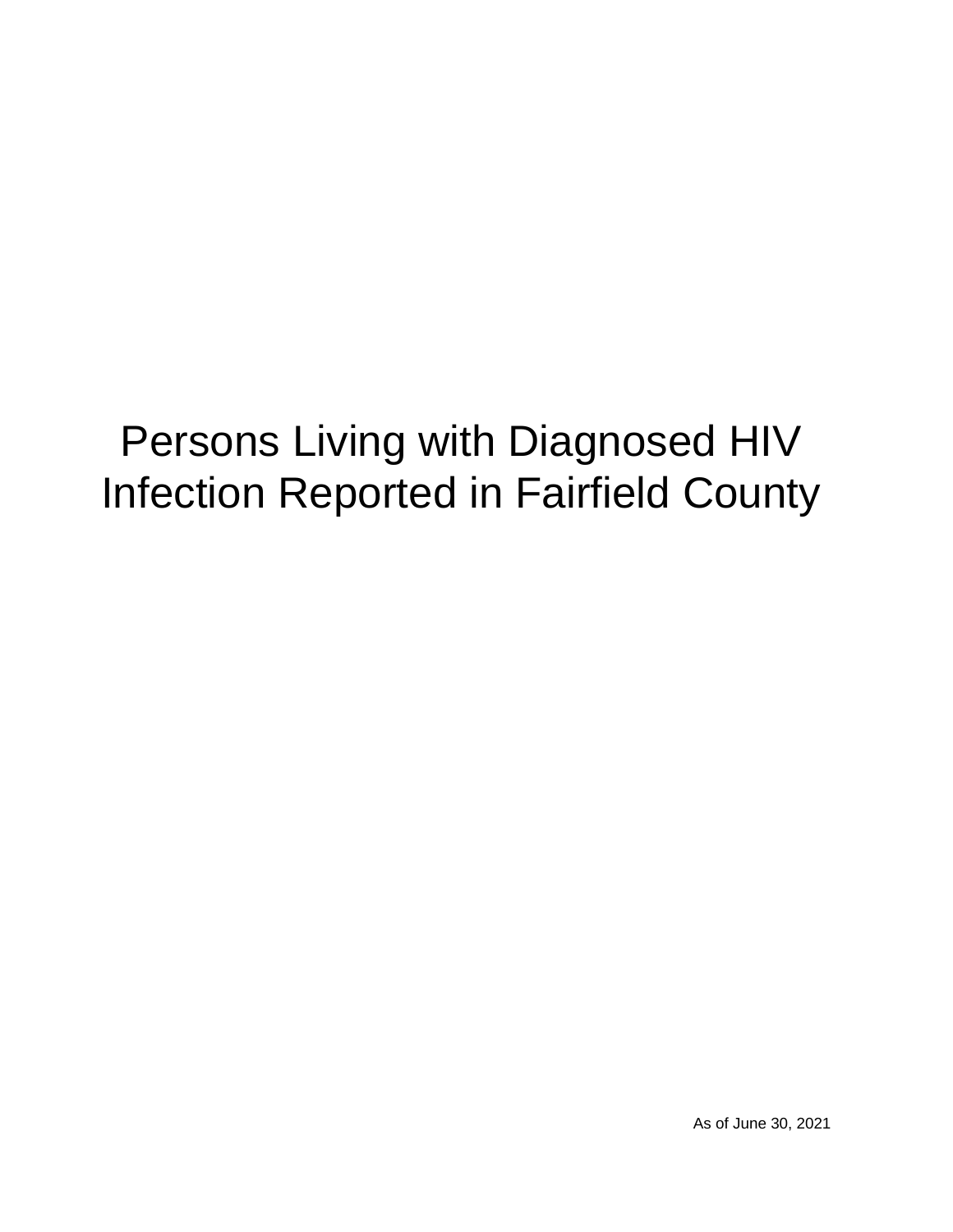|                                                                                                                                                                                                                                                                                                         |                   | Living with diagnosed HIV infection |       |                       |       | <b>Current Disease Status</b> |       |
|---------------------------------------------------------------------------------------------------------------------------------------------------------------------------------------------------------------------------------------------------------------------------------------------------------|-------------------|-------------------------------------|-------|-----------------------|-------|-------------------------------|-------|
| Characteristic<br>Sex at birth<br>Males<br>Females<br>Age at end of year<br>< 13<br>13-14<br>15-19<br>20-24<br>25-29<br>30-34<br>35-39<br>40-44<br>45-49<br>50-54<br>55-64<br>$65+$<br>Race/Ethnicity <sup>b</sup><br>American Indian/Alaska Native<br>Asian/Pacific Islander<br>Black/African-American |                   | in 2020                             |       | <b>HIV (not AIDS)</b> |       | <b>AIDS</b>                   |       |
|                                                                                                                                                                                                                                                                                                         | Rate <sup>a</sup> | No.                                 | $\%$  | No.                   | %     | No.                           | $\%$  |
|                                                                                                                                                                                                                                                                                                         |                   |                                     |       |                       |       |                               |       |
|                                                                                                                                                                                                                                                                                                         | 178.0             | 141                                 | 74%   | 82                    | 76%   | 59                            | 71%   |
|                                                                                                                                                                                                                                                                                                         | 62.1              | 50                                  | 26%   | 26                    | 24%   | 24                            | 29%   |
|                                                                                                                                                                                                                                                                                                         |                   |                                     |       |                       |       |                               |       |
|                                                                                                                                                                                                                                                                                                         |                   |                                     |       |                       |       |                               |       |
|                                                                                                                                                                                                                                                                                                         |                   |                                     |       |                       |       |                               |       |
|                                                                                                                                                                                                                                                                                                         | $\star$           | 2                                   | 1%    | 2                     | 2%    |                               |       |
|                                                                                                                                                                                                                                                                                                         | 63.8              | 6                                   | 3%    | 4                     | 4%    | 2                             | 2%    |
|                                                                                                                                                                                                                                                                                                         | 148.0             | 14                                  | 7%    | 11                    | 10%   | 3                             | 4%    |
|                                                                                                                                                                                                                                                                                                         | 131.3             | 13                                  | 7%    | 11                    | 10%   | 2                             | 2%    |
|                                                                                                                                                                                                                                                                                                         | 133.7             | 14                                  | 7%    | 12                    | 11%   | 2                             | 2%    |
|                                                                                                                                                                                                                                                                                                         | 195.4             | 20                                  | 10%   | 10                    | 9%    | 10                            | 12%   |
|                                                                                                                                                                                                                                                                                                         | 218.2             | 23                                  | 12%   | 9                     | 8%    | 14                            | 17%   |
|                                                                                                                                                                                                                                                                                                         | 354.8             | 38                                  | 20%   | 19                    | 18%   | 19                            | 23%   |
|                                                                                                                                                                                                                                                                                                         | 218.8             | 46                                  | 24%   | 28                    | 26%   | 18                            | 22%   |
|                                                                                                                                                                                                                                                                                                         | 57.0              | 15                                  | 8%    | $\overline{2}$        | 2%    | 13                            | 16%   |
|                                                                                                                                                                                                                                                                                                         |                   |                                     |       |                       |       |                               |       |
|                                                                                                                                                                                                                                                                                                         |                   |                                     |       |                       |       |                               |       |
|                                                                                                                                                                                                                                                                                                         | $\star$           | 1                                   | 1%    |                       |       | 1                             | 1%    |
|                                                                                                                                                                                                                                                                                                         | 391.8             | 56                                  | 29%   | 33                    | 31%   | 23                            | 28%   |
| Hispanic/Latinx                                                                                                                                                                                                                                                                                         | 148.3             | 6                                   | 3%    | 3                     | 3%    | 3                             | 4%    |
| White                                                                                                                                                                                                                                                                                                   | 85.7              | 115                                 | 60%   | 63                    | 58%   | 52                            | 63%   |
| Multi-Race                                                                                                                                                                                                                                                                                              | 377.5             | 13                                  | 7%    | 9                     | 8%    | 4                             | 5%    |
| Unknown                                                                                                                                                                                                                                                                                                 |                   |                                     |       |                       |       |                               |       |
| Race/Ethnicity <sup>b</sup> and Sex at birth                                                                                                                                                                                                                                                            |                   |                                     |       |                       |       |                               |       |
| American Indian/Alaska Native Males                                                                                                                                                                                                                                                                     | $\star$           |                                     |       |                       |       |                               |       |
| American Indian/Alaska Native Females                                                                                                                                                                                                                                                                   |                   |                                     |       |                       |       |                               |       |
| Asian/Pacific Islander Males                                                                                                                                                                                                                                                                            |                   | 1                                   | 1%    |                       |       | 1                             | 1%    |
| Asian/Pacific Islander Females                                                                                                                                                                                                                                                                          |                   |                                     |       |                       |       |                               |       |
| Black/African-American Males                                                                                                                                                                                                                                                                            | 480.5             | 35                                  | 18%   | 24                    | 22%   | 11                            | 13%   |
| Black/African-American Females                                                                                                                                                                                                                                                                          | 299.6             | 21                                  | 11%   | 9                     | $8%$  | 12                            | 14%   |
| Hispanic/Latino Males                                                                                                                                                                                                                                                                                   | 243.3             | 5                                   | 3%    | 2                     | 2%    | 3                             | 4%    |
| Hispanic/Latina Females                                                                                                                                                                                                                                                                                 | $\star$           | $\mathbf{1}$                        | 1%    | 1                     | 1%    |                               |       |
| <b>White Males</b>                                                                                                                                                                                                                                                                                      | 137.2             | 91                                  | 48%   | 48                    | 44%   | 43                            | 52%   |
| <b>White Females</b>                                                                                                                                                                                                                                                                                    | 35.4              | 24                                  | 13%   | 15                    | 14%   | 9                             | 11%   |
| Multi-Race Males                                                                                                                                                                                                                                                                                        | 532.5             | 9                                   | $5\%$ | 8                     | $7\%$ | 1                             | $1\%$ |
| Multi-Race Females                                                                                                                                                                                                                                                                                      | $\star$           | 4                                   | 2%    | 1                     | 1%    | 3                             | 4%    |
| Unknown                                                                                                                                                                                                                                                                                                 | $\star$           |                                     |       |                       |       |                               |       |
| <b>Total</b>                                                                                                                                                                                                                                                                                            | 119.6             | 191                                 |       | 108                   |       | 83                            |       |

# **Reported persons living with diagnosed HIV infection in 2020 by current disease status and selected characteristics, Fairfield County**

Living with diagnosed HIV infection represents all persons ever diagnosed and reported with HIV and/or AIDS who have not been reported as having died as of December 31, 2020. Persons living with diagnosed HIV infection represent persons living in Ohio as of December 31, 2020, regardless of whether the person was a resident of Ohio at time of initial HIV and/or AIDS diagnosis.

Asterisk (\*) indicates rate not calculated for case count <5 due to unstable rates. Dash (-) indicates no cases were reported for the given category.

a The rate is the number of persons living with diagnosed HIV infection per 100,000 population calculated using 2020 U.S. Census estimates.

ᵇ Hispanics/Latinx may be of any race. Persons with a race of American Indian/Alaska Native, Asian/Pacific Islander, Black/African-American, White, or Multi-Race are not-Hispanic. Asian/Pacific Islander includes Native Hawaiians.

Notes: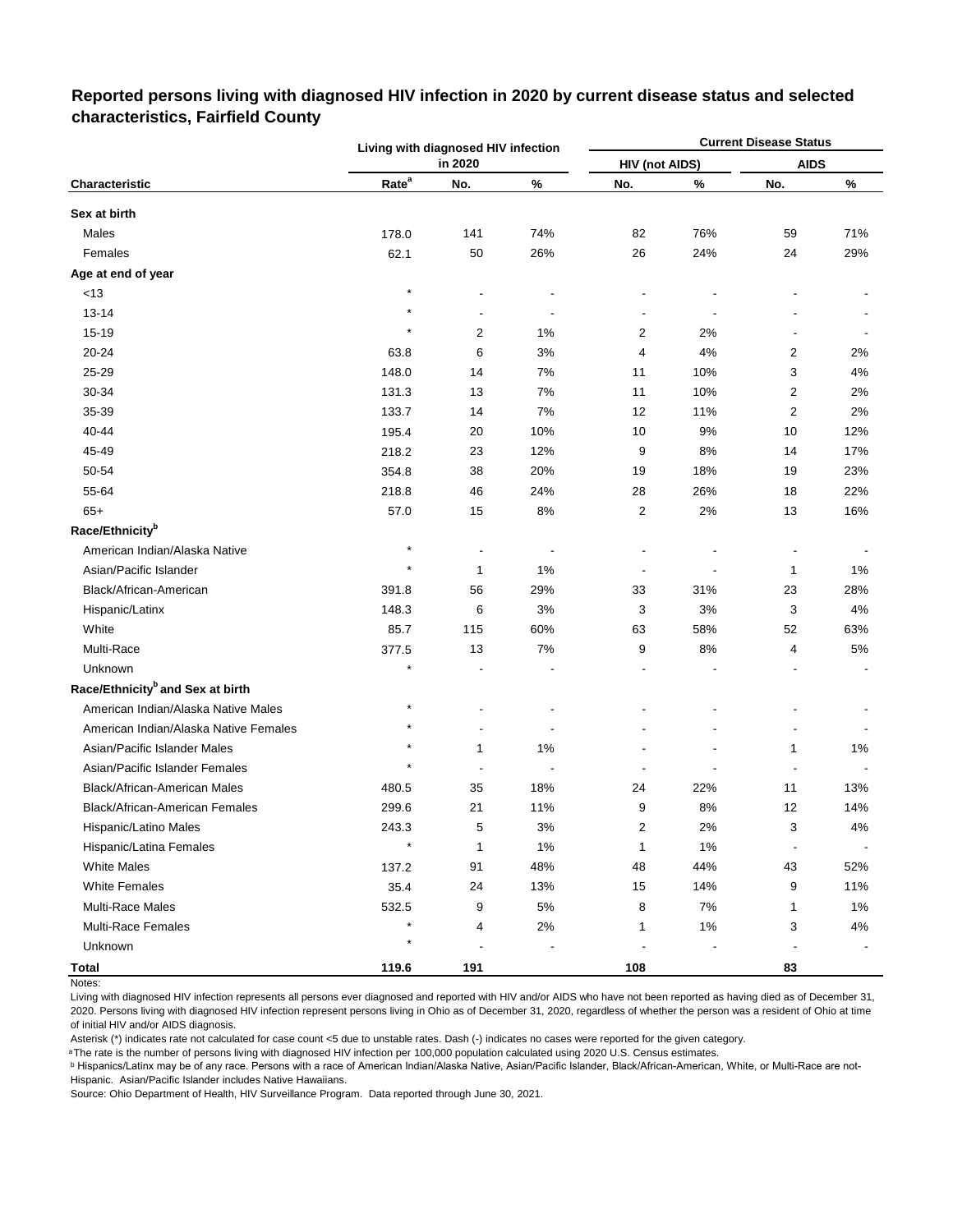### **Reported persons living with diagnosed HIV infection in 2020 by current disease status and transmission category, Fairfield County**

|                                          | Living with diagnosed HIV infection |      | <b>Current Disease Status</b> |       |             |      |  |  |  |  |
|------------------------------------------|-------------------------------------|------|-------------------------------|-------|-------------|------|--|--|--|--|
|                                          | in 2020                             |      | <b>HIV (not AIDS)</b>         |       | <b>AIDS</b> |      |  |  |  |  |
| <b>Transmission Category<sup>a</sup></b> | No.                                 | %    | No.                           | %     | No.         | %    |  |  |  |  |
| Male adult or adolescent                 |                                     |      |                               |       |             |      |  |  |  |  |
| Male-to-male sexual contact              | 98                                  | 70%  | 59                            | 72%   | 39          | 66%  |  |  |  |  |
| Injection drug use (IDU)                 | 2                                   | 1%   | 1                             | $1\%$ | 1           | 2%   |  |  |  |  |
| Male-to-male sexual contact and IDU      | 5                                   | 4%   | 4                             | 5%    |             | 2%   |  |  |  |  |
| Heterosexual contact                     | 16                                  | 11%  | 4                             | 5%    | 12          | 20%  |  |  |  |  |
| Other/unknown                            | 20                                  | 14%  | 14                            | 17%   | 6           | 10%  |  |  |  |  |
| Subtotal                                 | 141                                 | 100% | 82                            | 100%  | 59          | 100% |  |  |  |  |
| Female adult or adolescent               |                                     |      |                               |       |             |      |  |  |  |  |
| Injection drug use                       | 5                                   | 11%  | 1                             | 4%    | 4           | 17%  |  |  |  |  |
| Heterosexual contact                     | 33                                  | 70%  | 16                            | 67%   | 17          | 74%  |  |  |  |  |
| Other/unknown                            | 9                                   | 19%  | 7                             | 29%   | 2           | 9%   |  |  |  |  |
| Subtotal                                 | 47                                  | 100% | 24                            | 100%  | 23          | 100% |  |  |  |  |
| Child (<13 yrs at diagnosis)             |                                     |      |                               |       |             |      |  |  |  |  |
| Perinatal                                | 3                                   | 100% | 2                             | 100%  | 1           | 100% |  |  |  |  |
| Other/unknown                            |                                     |      |                               |       |             |      |  |  |  |  |
| Subtotal                                 | 3                                   | 100% | 2                             | 100%  | 1           | 100% |  |  |  |  |
| Total                                    | 191                                 |      | 108                           |       | 83          |      |  |  |  |  |

### **Reported persons living with diagnosed HIV infection in 2020 by current disease status and exposure category, Fairfield County**

|                                                          | Living with diagnosed HIV infection |       | <b>Current Disease Status</b> |     |             |       |  |  |  |  |
|----------------------------------------------------------|-------------------------------------|-------|-------------------------------|-----|-------------|-------|--|--|--|--|
|                                                          | in 2020                             |       | <b>HIV (not AIDS)</b>         |     | <b>AIDS</b> |       |  |  |  |  |
| <b>Exposure Category</b> <sup>b</sup>                    | No.                                 | %     | No.                           | %   | No.         | %     |  |  |  |  |
| Male-to-male sexual contact only                         | 93                                  | 49%   | 57                            | 53% | 36          | 43%   |  |  |  |  |
| Injection drug use (IDU) only                            | 3                                   | 2%    |                               | 1%  | 2           | 2%    |  |  |  |  |
| Heterosexual contact only                                | 49                                  | 26%   | 20                            | 19% | 29          | 35%   |  |  |  |  |
| Male-to-male sexual contact & IDU                        | 3                                   | 2%    | 2                             | 2%  |             | $1\%$ |  |  |  |  |
| <b>IDU &amp; Heterosexual contact</b>                    | 4                                   | 2%    |                               | 1%  | 3           | 4%    |  |  |  |  |
| Male-to-male sexual contact & Heterosexual contact       | 5                                   | 3%    | 2                             | 2%  | 3           | 4%    |  |  |  |  |
| Male-to-male sexual contact & IDU & Heterosexual contact | 2                                   | $1\%$ | $\overline{2}$                | 2%  |             |       |  |  |  |  |
| Perinatal exposure                                       | 3                                   | 2%    | $\overline{2}$                | 2%  |             | 1%    |  |  |  |  |
| Other/unknown                                            | 29                                  | 15%   | 21                            | 19% | 8           | 10%   |  |  |  |  |
| Total                                                    | 191                                 |       | 108                           |     | 83          |       |  |  |  |  |

Notes:

Living with diagnosed HIV infection represents all persons ever diagnosed and reported with HIV and/or AIDS who have not been reported as having died as of December 31, 2020. Persons living with diagnosed HIV infection represent persons living in Ohio as of December 31, 2020, regardless of whether the person was a resident of Ohio at time of initial HIV and/or AIDS diagnosis.

Dash (-) indicates no cases were reported for the given category.

a Transmission categories are mutually exclusive, hierarchical risk categories determined by the CDC and system-calculated using sex at birth and risk factor history to determine mode of transmission. A person with multiple risks is only represented in the highest category based on the CDC hierarchical algorithm. Thus, transgender women are included in the male-to-male sexual contact transmission category if assigned male at birth and risk factor history indicates sex with males. Please note this is for the categorization of HIV transmission categories only and not to describe sexual orientation.

**b** Exposure categories are mutually exclusive risk categories. All possible combinations of risks are represented among exposure categories. A person with multiple risks is represented in the exposure category identifying all the reported ways in which that person may have been exposed to HIV.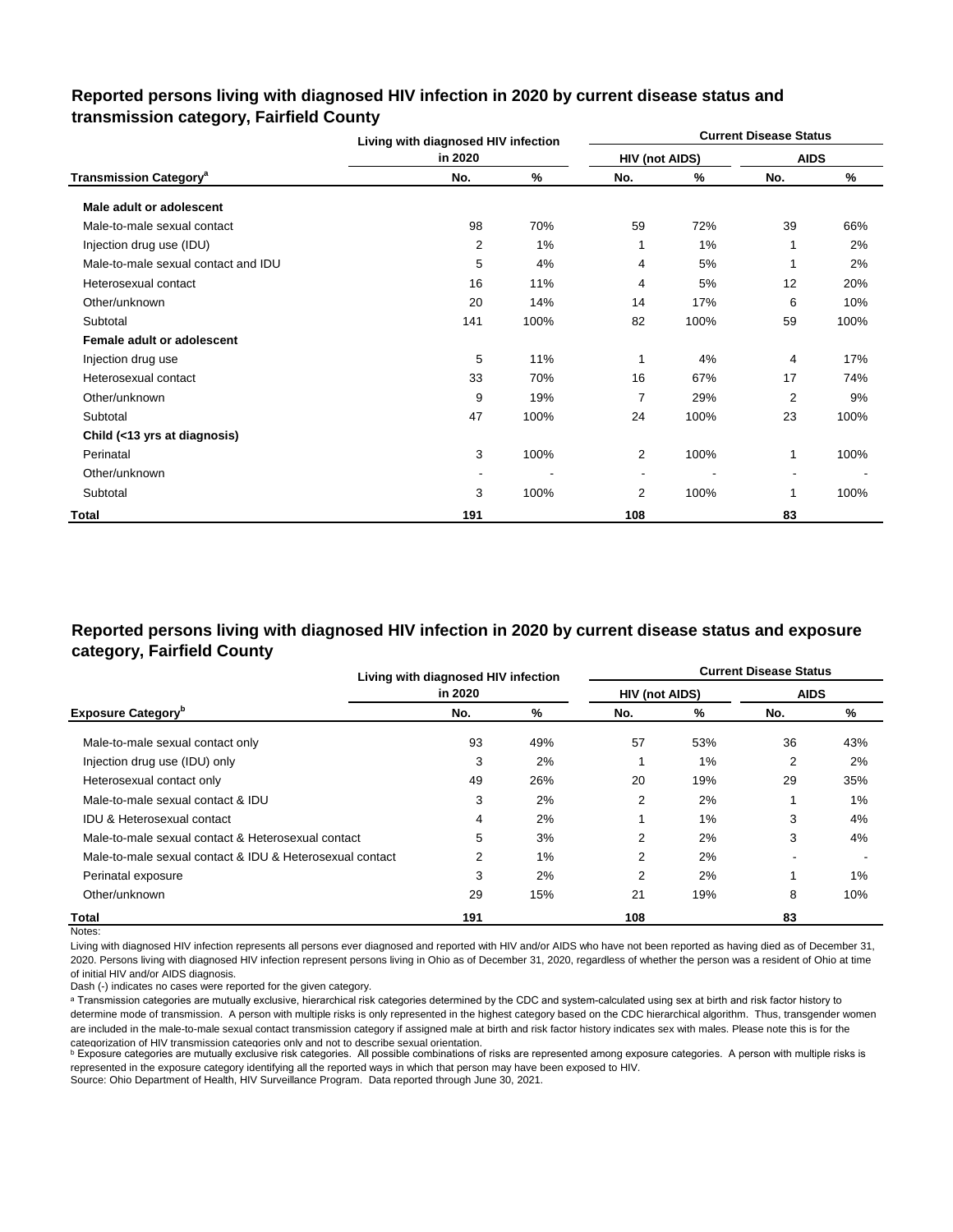|                    |                   | American Indian/Alaska Native |   | <b>Asian/Pacific Islander</b> |                          |                          | <b>Black/African-American</b> |     |     | Hispanic/ Latinx <sup>a</sup> |     |                          | White             |                          |     | <b>Multi-Race</b> |     |     | <b>Unknown</b> |   |
|--------------------|-------------------|-------------------------------|---|-------------------------------|--------------------------|--------------------------|-------------------------------|-----|-----|-------------------------------|-----|--------------------------|-------------------|--------------------------|-----|-------------------|-----|-----|----------------|---|
| Age at end of year | Rate <sup>b</sup> | No.                           | % | Rate <sup>p</sup>             | No.                      | %                        | Rate <sup>r</sup>             | No. | %   | Rate <sup>r</sup>             | No. | %                        | Rate <sup>'</sup> | No.                      | %   | Rate <sup>"</sup> | No. | %   | No.            | % |
| < 13               |                   |                               |   |                               |                          |                          |                               |     |     |                               |     |                          |                   |                          |     |                   |     |     |                |   |
| $13 - 14$          |                   |                               |   |                               |                          | $\overline{\phantom{a}}$ |                               |     | . . |                               |     |                          |                   | $\overline{\phantom{0}}$ |     |                   |     |     |                |   |
| $15 - 19$          |                   |                               |   |                               |                          | $\,$ $\,$                |                               |     | 2%  |                               |     |                          |                   |                          | 1%  |                   |     |     |                |   |
| $20 - 24$          |                   |                               |   |                               |                          | 100%                     |                               |     | 4%  |                               |     | 17%                      | $\star$           |                          | 1%  |                   |     | 8%  |                |   |
| 25-29              |                   | $\,$ $\,$                     |   |                               | $\overline{\phantom{a}}$ | $\sim$                   | 746.3                         | 8   | 14% |                               |     | . .                      |                   |                          | 3%  |                   |     | 15% |                |   |
| 30-34              |                   |                               |   |                               |                          | <b>.</b>                 | 772.9                         |     | 14% |                               |     | $\overline{\phantom{a}}$ | 62.0              | 5                        | 4%  |                   |     |     |                |   |
| 35-39              |                   |                               |   |                               | $\sim$                   | $\sim$                   | 551.0                         | h.  | 11% | $\ast$                        |     | $\sim$                   | 57.7              |                          | 4%  | $\star$           | 3   | 23% |                |   |
| 40-44              |                   |                               |   |                               |                          | $\overline{\phantom{a}}$ |                               |     | 7%  |                               |     | <b>.</b>                 | 166.3             | 14                       | 12% |                   |     | 15% |                |   |
| 45-49              |                   | $\,$ $\,$                     |   |                               | $\sim$                   | $\sim$                   | 713.6                         | 8   | 14% | $\star$                       |     | 17%                      | 148.0             | 13                       | 11% |                   |     | 8%  |                |   |
| 50-54              |                   | $\sim$                        |   |                               | $\overline{\phantom{a}}$ | $\overline{\phantom{a}}$ | .111.1                        | 10  | 18% | $\star$                       |     | 17%                      | 283.1             | 26                       | 23% |                   |     | 8%  |                |   |
| 55-64              |                   |                               |   |                               | $\,$ $\,$                | $\sim$                   | 534.8                         |     | 13% | $\star$                       |     | 50%                      | 180.0             | 34                       | 30% | $\star$           |     | 15% |                |   |
| $65+$              |                   |                               |   |                               |                          | $\overline{\phantom{a}}$ |                               |     | 4%  |                               |     | $\sim$                   | 48.6              | 12                       | 10% |                   |     | 8%  |                |   |
| <b>Total</b>       |                   | $\overline{\phantom{0}}$      |   |                               |                          |                          | 391.8                         | 56  |     | 148.3                         |     |                          | 85.7              | 115                      |     | 377.5             | 13  |     |                |   |

|                                           | Living with diagnosed HIV infection in 2020 |                          |                                         |          |                                   |                          |                                  |                          |                          |      |                          |      |                          |                          |
|-------------------------------------------|---------------------------------------------|--------------------------|-----------------------------------------|----------|-----------------------------------|--------------------------|----------------------------------|--------------------------|--------------------------|------|--------------------------|------|--------------------------|--------------------------|
|                                           | American<br>Indian/Alaska<br><b>Native</b>  |                          | <b>Asian/Pacific</b><br><b>Islander</b> |          | <b>Black/African-</b><br>American |                          | Hispanic/<br>Latinx <sup>a</sup> |                          | White                    |      | <b>Multi-Race</b>        |      | <b>Unknown</b>           |                          |
| <b>Transmission Category</b> <sup>c</sup> | No.                                         | %                        | No.                                     | %        | No.                               | %                        | No.                              | %                        | No.                      | %    | No.                      | %    | No.                      | %                        |
| Male adult or adolescent                  |                                             |                          |                                         |          |                                   |                          |                                  |                          |                          |      |                          |      |                          |                          |
| Male-to-male sexual contact               | $\blacksquare$                              | $\overline{\phantom{a}}$ |                                         | 100%     | 21                                | 60%                      |                                  | 80%                      | 66                       | 73%  | 6                        | 67%  |                          | $\overline{\phantom{a}}$ |
| Injection drug use (IDU)                  | $\blacksquare$                              | $\overline{\phantom{a}}$ |                                         | $\sim$   | $\overline{\phantom{a}}$          | $\sim$                   |                                  | $\overline{\phantom{a}}$ | 2                        | 2%   |                          |      |                          |                          |
| Male-to-male sexual contact and IDU       |                                             |                          |                                         | $\sim$   |                                   |                          |                                  | $\overline{\phantom{a}}$ | 5                        | 5%   |                          |      |                          |                          |
| Heterosexual contact                      | $\blacksquare$                              |                          | $\sim$                                  | $\sim$   |                                   | 20%                      |                                  | . .                      | 9                        | 10%  |                          |      |                          | $\,$                     |
| Other/unknown                             | $\blacksquare$                              | $\overline{\phantom{a}}$ | $\sim$                                  | $\sim$   |                                   | 20%                      |                                  | 20%                      | 9                        | 10%  | 3                        | 33%  | $\sim$                   | $\sim$                   |
| Subtotal                                  | $\blacksquare$                              | $\overline{\phantom{a}}$ |                                         | 100%     | 35                                | 100%                     | 5                                | 100%                     | 91                       | 100% | 9                        | 100% | $\sim$                   | $\overline{\phantom{a}}$ |
| Female adult or adolescent                |                                             |                          |                                         |          |                                   |                          |                                  |                          |                          |      |                          |      |                          |                          |
| Injection drug use                        | $\blacksquare$                              | $\overline{\phantom{a}}$ | $\sim$                                  | $\sim$   | $\overline{2}$                    | 11%                      |                                  | $\overline{\phantom{a}}$ | 2                        | 9%   |                          | 25%  | $\overline{\phantom{a}}$ | $\overline{\phantom{a}}$ |
| Heterosexual contact                      |                                             |                          | $\sim$                                  | <b>.</b> | 17                                | 89%                      |                                  | 100%                     | 14                       | 61%  |                          | 25%  | $\sim$                   | $\overline{\phantom{a}}$ |
| Other/unknown                             |                                             |                          |                                         | <b>.</b> | $\overline{\phantom{a}}$          | $\overline{\phantom{a}}$ |                                  |                          |                          | 30%  | 2                        | 50%  | $\sim$                   | $\overline{\phantom{a}}$ |
| Subtotal                                  | $\blacksquare$                              | $\overline{\phantom{a}}$ | $\sim$                                  | $\sim$   | 19                                | 100%                     |                                  | 100%                     | 23                       | 100% | 4                        | 100% | $\sim$                   | $\sim$                   |
| Child (<13 yrs at diagnosis)              |                                             |                          |                                         |          |                                   |                          |                                  |                          |                          |      |                          |      |                          |                          |
| Perinatal                                 | $\blacksquare$                              |                          | $\sim$                                  | $\sim$   | $\mathbf{2}$                      | 100%                     | $\sim$                           | $\overline{\phantom{a}}$ |                          | 100% |                          |      |                          |                          |
| Other/unknown                             | $\blacksquare$                              | $\overline{\phantom{a}}$ | $\sim$                                  | $\sim$   | $\overline{\phantom{a}}$          |                          | $\sim$                           | $\sim$                   | $\overline{\phantom{a}}$ |      | $\overline{\phantom{a}}$ |      |                          | $\,$ $\,$                |
| Subtotal                                  | $\blacksquare$                              |                          | $\sim$                                  | <b>.</b> | 2                                 | 100%                     | $\sim$                           | . .                      |                          | 100% |                          |      |                          |                          |
| Total                                     |                                             |                          |                                         |          | 56                                |                          | 6                                |                          | 115                      |      | 13                       |      | $\overline{\phantom{a}}$ |                          |

© Transmission categories are mutually exclusive, hierarchical risk categories determined by the CDC and system-calculated using sex at birth and risk factor history to determine mode of transmission. A person with multip hierarchical algorithm. Thus, transgender women are included in the male-to-male sexual contact transmission category if assigned male at birth and risk factor history indicates sex with males. Please note this is for the sexual orientation.

<sup>d</sup> Exposure categories are mutually exclusive risk categories. All possible combinations of risks are represented among exposure categories. A person with multiple risks is represented in the exposure category identifying

Living with diagnosed HIV infection represents all persons ever diagnosed and reported with HIV and/or AIDS who have not been reported as having died as of December 31, 2020. Persons living with diagnosed HIV infection rep regardless of whether the person was a resident of Ohio at time of initial HIV and/or AIDS diagnosis.

#### Notes:

#### **Reported persons living with diagnosed HIV infection in 2020 by race/ethnicity and transmission category, Fairfield County**

#### **Reported persons living with diagnosed HIV infection in 2020 by race/ethnicity and age, Fairfield County**

#### **Living with diagnosed HIV infection in 2020**

#### **Reported persons living with diagnosed HIV infection in 2020 by race/ethnicity and exposure category, Fairfield County**

#### **Living with diagnosed HIV infection in 2020**

Source: Ohio Department of Health, HIV Surveillance Program. Data reported through June 30, 2021.

|                                                          | American<br>Indian/Alaska<br><b>Native</b> |                          |        | <b>Asian/Pacific</b><br>Islander |     | <b>Black/African-</b><br>American |     | Hispanic/<br>Latinx <sup>a</sup> |     | White |        | <b>Multi-Race</b> |     |   |
|----------------------------------------------------------|--------------------------------------------|--------------------------|--------|----------------------------------|-----|-----------------------------------|-----|----------------------------------|-----|-------|--------|-------------------|-----|---|
| <b>Exposure Category<sup>d</sup></b>                     | No.                                        |                          | No.    | %                                | No. |                                   | No. |                                  | No. |       | No.    |                   | No. | % |
| Male-to-male sexual contact only                         |                                            | . .                      |        | 100%                             | 20  | 36%                               | ົ   | 50%                              | 64  | 56%   | 5      | 38%               |     |   |
| Injection drug use (IDU) only                            | $\sim$                                     | . .                      | $\sim$ | . .                              |     | 2%                                |     | . .                              |     | 2%    | $\sim$ |                   |     |   |
| Heterosexual contact only                                |                                            | . .                      | $\sim$ | $\sim$                           | 24  | 43%                               |     | 17%                              | 23  | 20%   |        | 8%                |     |   |
| Male-to-male sexual contact & IDU                        |                                            | . .                      |        | $\overline{\phantom{a}}$         |     | $\overline{\phantom{a}}$          |     | . .                              |     | 3%    |        |                   |     |   |
| IDU & Heterosexual contact                               | $\sim$                                     |                          | $\sim$ |                                  |     | 2%                                |     | . .                              |     | 2%    |        | 8%                |     | - |
| Male-to-male sexual contact & Heterosexual contact       |                                            |                          |        |                                  |     | 2%                                |     | 17%                              |     | 2%    |        | 8%                |     | - |
| Male-to-male sexual contact & IDU & Heterosexual contact |                                            |                          |        | . .                              |     | . .                               |     |                                  |     | 2%    |        |                   |     |   |
| Perinatal exposure                                       | $\overline{\phantom{0}}$                   | . .                      |        | . .                              |     | 4%                                |     | . .                              |     | 1%    | -      |                   |     |   |
| Other/unknown                                            | $\sim$                                     | $\overline{\phantom{a}}$ | $\sim$ | $\sim$                           |     | 13%                               |     | 17%                              | 16  | 14%   |        | 38%               |     |   |
| Total                                                    |                                            |                          |        |                                  | 56  |                                   |     |                                  | 115 |       | 13     |                   |     |   |

ᵇ The rate is the number of persons living with diagnosed HIV infection per 100,000 population calculated using U.S. Census estimates for that year.

Asterisk (\*) indicates rate not calculated because census data unavailable or for case count <5 due to unstable rates. Dash (-) indicates no cases were reported for the given category.

a Hispanics/Latinx may be of any race. Persons with a race of American Indian/Alaska Native, Asian/Pacific Islander, Black/African-American, White, or Multi-Race are not-Hispanic. Asian/Pacific Islander includes Native Haw

#### HIV.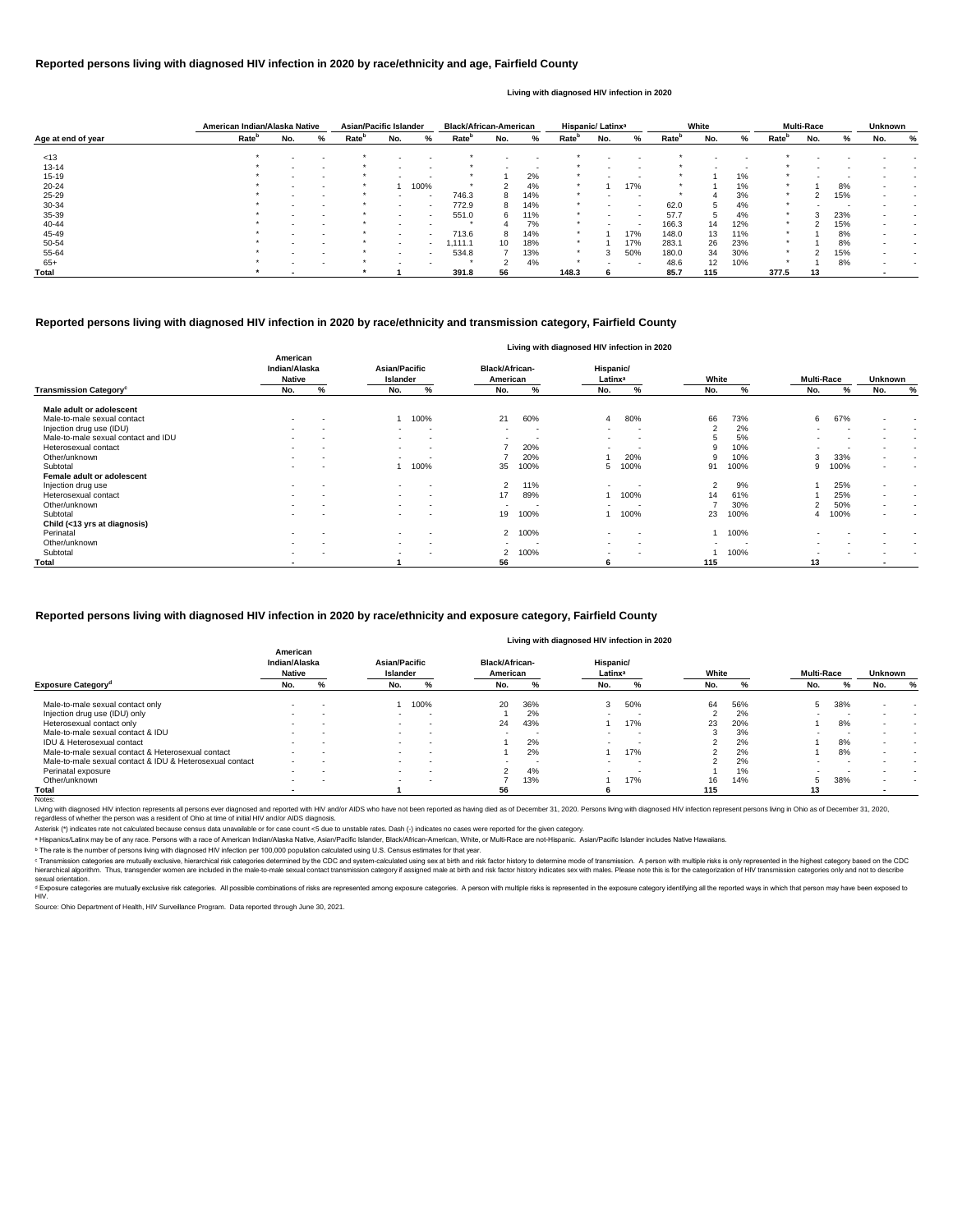# **Trends in reported persons living with diagnosed HIV infection by year of diagnosis and selected characteristics, Fairfield County, 2016-2020**

**Living with Diagnosed HIV Infection**

|                                              |                   | 2016                    |       |                   | 2017 |     |                   | 2018                    |      | 2019              |              |      | 2020              |     |       |
|----------------------------------------------|-------------------|-------------------------|-------|-------------------|------|-----|-------------------|-------------------------|------|-------------------|--------------|------|-------------------|-----|-------|
| <b>Characteristic</b>                        | Rate <sup>a</sup> | No.                     | %     | Rate <sup>a</sup> | No.  | %   | Rate <sup>a</sup> | No.                     | $\%$ | Rate <sup>a</sup> | No.          | $\%$ | Rate <sup>a</sup> | No. | %     |
| Sex at birth                                 |                   |                         |       |                   |      |     |                   |                         |      |                   |              |      |                   |     |       |
| Males                                        | 159.3             | 121                     | 79%   | 172.6             | 133  | 79% | 178.0             | 138                     | 77%  | 183.8             | 144          | 75%  | 178.0             | 141 | 74%   |
| Females                                      | 41.7              | 32                      | 21%   | 46.4              | 36   | 21% | 53.7              | 42                      | 23%  | 59.3              | 47           | 25%  | 62.1              | 50  | 26%   |
| Age at end of year                           |                   |                         |       |                   |      |     |                   |                         |      |                   |              |      |                   |     |       |
| < 13                                         | $\star$           | 1                       | 1%    |                   | 1    | 1%  |                   |                         |      |                   |              |      |                   |     |       |
| $13 - 14$                                    |                   |                         |       |                   |      |     |                   |                         |      |                   |              |      |                   |     |       |
| $15 - 19$                                    | $\star$           | 3                       | 2%    | *                 | 3    | 2%  | $\star$           | 2                       | 1%   |                   | 3            | 2%   |                   | 2   | 1%    |
| 20-24                                        | 65.1              | 6                       | 4%    | 86.3              | 8    | 5%  | 86.2              | 8                       | 4%   | 96.5              | 9            | 5%   | 63.8              | 6   | 3%    |
| 25-29                                        | 88.9              | 8                       | 5%    | 98.2              | 9    | 5%  | 87.7              | 8                       | 4%   | 139.6             | 13           | 7%   | 148.0             | 14  | 7%    |
| 30-34                                        | 64.9              | 6                       | 4%    | 75.1              | 7    | 4%  | 107.0             | 10                      | 6%   | 104.3             | 10           | 5%   | 131.3             | 13  | $7\%$ |
| 35-39                                        | 134.3             | 13                      | 8%    | 159.6             | 16   | 9%  | 156.6             | 16                      | 9%   | 135.5             | 14           | 7%   | 133.7             | 14  | 7%    |
| 40-44                                        | 131.7             | 13                      | 8%    | 132.9             | 13   | 8%  | 131.7             | 13                      | 7%   | 189.3             | 19           | 10%  | 195.4             | 20  | 10%   |
| 45-49                                        | 263.7             | 29                      | 19%   | 245.4             | 27   | 16% | 266.7             | 29                      | 16%  | 224.3             | 24           | 13%  | 218.2             | 23  | 12%   |
| 50-54                                        | 275.7             | 31                      | 20%   | 346.9             | 38   | 22% | 353.7             | 38                      | 21%  | 364.9             | 39           | 20%  | 354.8             | 38  | 20%   |
| 55-64                                        | 170.4             | 34                      | 22%   | 177.1             | 36   | 21% | 203.6             | 42                      | 23%  | 219.6             | 46           | 24%  | 218.8             | 46  | 24%   |
| $65+$                                        | 38.8              | 9                       | 6%    | 45.9              | 11   | 7%  | 56.8              | 14                      | 8%   | 55.2              | 14           | 7%   | 57.0              | 15  | 8%    |
| Race/Ethnicity <sup>b</sup>                  |                   |                         |       |                   |      |     |                   |                         |      |                   |              |      |                   |     |       |
| American Indian/Alaska Native                |                   |                         |       |                   |      |     |                   |                         |      |                   |              |      |                   |     |       |
| Asian/Pacific Islander                       | $^\star$          |                         |       |                   |      |     |                   |                         |      |                   | $\mathbf{1}$ | 1%   |                   | -1  | 1%    |
| Black/African-American                       | 251.4             | 29                      | 19%   | 333.5             | 41   | 24% | 341.3             | 43                      | 24%  | 389.1             | 52           | 27%  | 391.8             | 56  | 29%   |
| Hispanic/Latinx                              | 154.4             | 5                       | 3%    | 181.4             | 6    | 4%  | 225.0             | 8                       | 4%   | 213.8             | 8            | 4%   | 148.3             | 6   | 3%    |
| White                                        | 86.8              | 115                     | 75%   | 85.5              | 114  | 67% | 87.7              | 117                     | 65%  | 88.2              | 118          | 62%  | 85.7              | 115 | 60%   |
| Multi-Race                                   |                   | 4                       | 3%    | 269.8             | 8    | 5%  | 382.7             | 12                      | 7%   | 368.4             | 12           | 6%   | 377.5             | 13  | 7%    |
| Unknown                                      |                   |                         |       |                   |      |     |                   |                         |      |                   |              |      |                   |     |       |
| Race/Ethnicity <sup>b</sup> and Sex at birth |                   |                         |       |                   |      |     |                   |                         |      |                   |              |      |                   |     |       |
| American Indian/Alaska Native Males          |                   |                         |       |                   |      |     |                   |                         |      |                   |              |      |                   |     |       |
| American Indian/Alaska Native Females        |                   |                         |       |                   |      |     |                   |                         |      |                   |              |      |                   |     |       |
| Asian/Pacific Islander Males                 |                   |                         |       |                   |      |     |                   |                         |      |                   | 1            | 1%   |                   | 1   | 1%    |
| Asian/Pacific Islander Females               |                   |                         |       |                   |      |     |                   |                         |      |                   |              |      |                   |     |       |
| Black/African-American Males                 | 333.9             | 20                      | 13%   | 451.5             | 29   | 17% | 426.3             | 28                      | 16%  | 465.2             | 32           | 17%  | 480.5             | 35  | 18%   |
| Black/African-American Females               | 162.2             | 9                       | 6%    | 204.4             | 12   | 7%  | 248.8             | 15                      | 8%   | 308.4             | 20           | 10%  | 299.6             | 21  | 11%   |
| Hispanic/Latino Males                        | $\star$           | 4                       | 3%    | 296.2             | 5    | 3%  | 385.7             | 7                       | 4%   | 369.2             | 7            | 4%   | 243.3             | 5   | 3%    |
| Hispanic/Latina Females                      | $\star$           | $\mathbf{1}$            | $1\%$ |                   | 1    | 1%  | $\star$           |                         | 1%   |                   | 1            | 1%   |                   | 1   | 1%    |
| <b>White Males</b>                           | 144.5             | 95                      | 62%   | 140.4             | 93   | 55% | 140.6             | 93                      | 52%  | 143.1             | 95           | 50%  | 137.2             | 91  | 48%   |
| <b>White Females</b>                         | 30.0              | 20                      | 13%   | 31.3              | 21   | 12% | 35.7              | 24                      | 13%  | 34.1              | 23           | 12%  | 35.4              | 24  | 13%   |
| Multi-Race Males                             | $\star$           | $\overline{\mathbf{c}}$ | 1%    | 413.5             | 6    | 4%  | 642.3             | 10                      | 6%   | 561.4             | 9            | 5%   | 532.5             | 9   | $5\%$ |
| Multi-Race Females                           | $^{\star}$        | $\overline{\mathbf{c}}$ | $1\%$ |                   | 2    | 1%  | $\star$           | $\overline{\mathbf{c}}$ | 1%   | $\star$           | 3            | 2%   |                   | 4   | $2\%$ |
| Unknown                                      |                   |                         |       |                   |      |     | $\star$           |                         |      |                   |              |      |                   |     |       |
| <b>Total</b>                                 | 100.3             | 153                     |       | 109.2             | 169  |     | 115.5             | 180                     |      | 121.2             | 191          |      | 119.6             | 191 |       |
| Notes:                                       |                   |                         |       |                   |      |     |                   |                         |      |                   |              |      |                   |     |       |

Living with diagnosed HIV infection by year (2016-2020) represents all persons ever diagnosed and reported with HIV and/or AIDS who have not been reported as having died as of December 31 of the corresponding year. Persons living with diagnosed HIV infection represent persons living in Ohio as of December 31 of the corresponding year, regardless of whether the person was a resident of Ohio at time of initial HIV and/or AIDS diagnosis.

Asterisk (\*) indicates rate not calculated for case count <5 due to unstable rates. Dash (-) indicates no cases were reported for the given category.

<sup>a</sup> The rate is the number of persons living with diagnosed HIV infection per 100,000 population calculated using U.S. Census estimates for that year.

ᵇ Hispanics/Latinx may be of any race. Persons with a race of American Indian/Alaska Native, Asian/Pacific Islander, Black/African-American, White, or Multi-Race are not-Hispanic. Asian/Pacific Islander includes Native Hawaiians.